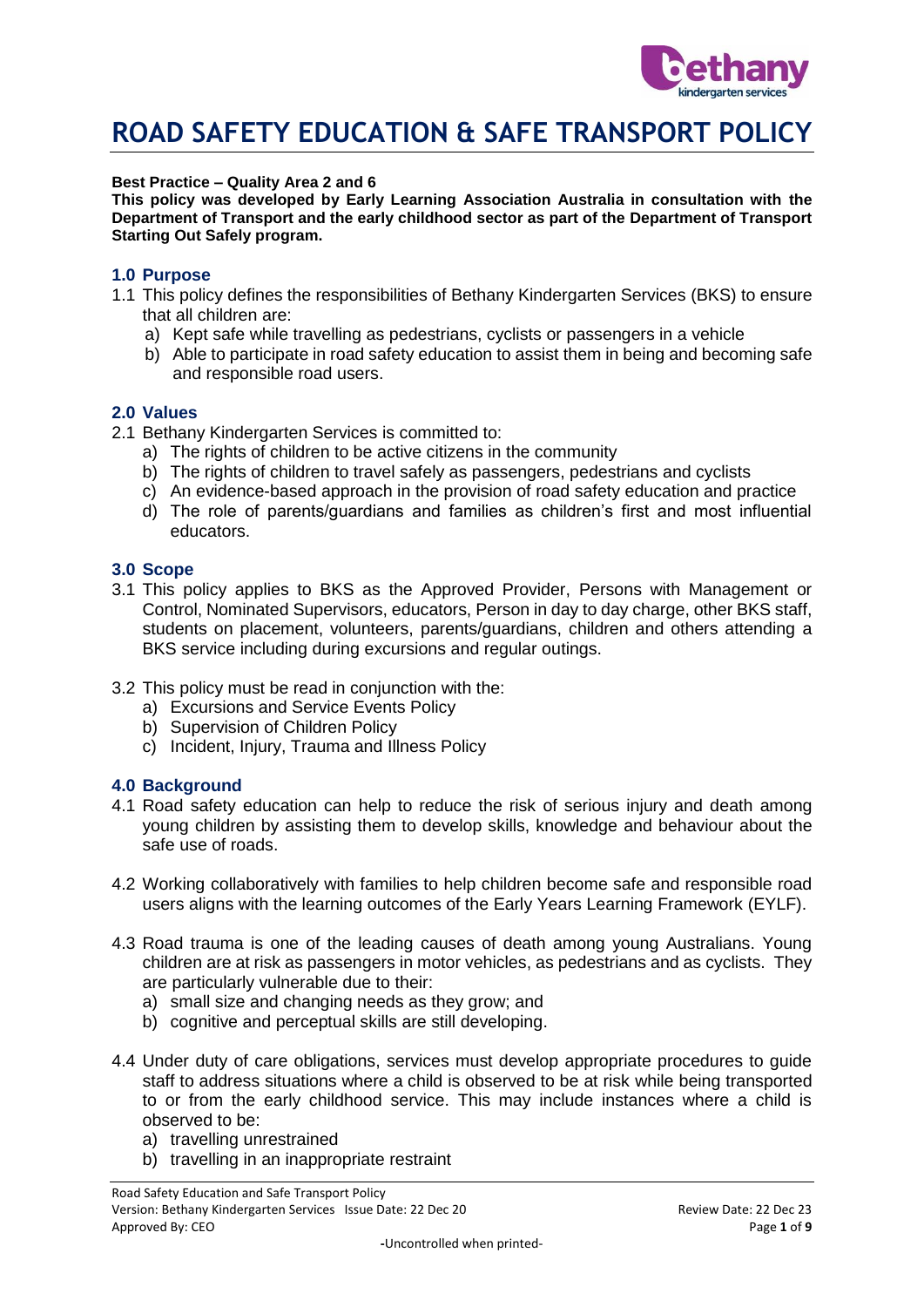

- c) riding a bicycle or wheeled toy without a helmet
- d) instances where a parent/guardian is in an unfit state to drive due to intoxication or impairment

# **5.0 Definitions**

5.1 The terms defined below relate specifically to this policy.

## 5.2 **Adequate supervision**

- 5.2.1 Adequate supervision entails all children (individuals and groups) in all areas of the service, being in sight and/or hearing of an educator at all times including during toileting, sleep, rest and transition routines. Services are required to comply with the legislative requirements for educator-to-child ratios at all times. Supervision contributes to protecting children from hazards that may emerge in play, including hazards created by the equipment used.
- 5.2.2 Adequate supervision refers to constant, active and diligent supervision of every child at the service. Adequate supervision requires that educators are always in a position to observe each child, respond to individual needs, and immediately intervene if necessary. Variables affecting supervision levels include:
	- a) number, age and abilities of children
	- b) number and positioning of educators
	- c) current activity of each child
	- d) areas in which the children are engaged in an activity (visibility and accessibility)
	- e) developmental profile of each child and of the group of children
	- f) experience, knowledge and skill of each educator
	- g) need for educators to move between areas (effective communication strategies)
- 5.3 **Approved Provider:** An individual or organisation that has completed an application and been approved by the Regulatory Authority as fit and proper (in accordance with Sections 12, 13 and 14 of the National Law) to operate one or more education and care services. The Approved Provider has overall responsibility to ensure that every part of the National Law, Regulations and National Quality Standard are met.
- 5.4 **Attendance record:** Kept by the service to record details of each child attending the service including name, date and time of arrival and departure, signature of person delivering and collecting the child or of the Nominated Supervisor or educator (Regulation 158(1)).
- 5.5 **Authorised nominee:** A person who has been given written authority by the parents/guardians of a child to collect that child from the education and care service. These details will be on the child's enrolment form. *The National Law and National Regulations do not specify a minimum age limit for an authorised nominee. Each service provider will need to determine if a person under the age of 18 is able to be an authorised nominee and, if so, what constitutes the minimum acceptable age at that service.*
- 5.6 **Child restraint:** A device used in conjunction with an adult seatbelt or ISOFIX-compatible lower attachment connectors and a tether strap, to restrain a child passenger of a motor vehicle in the event of a vehicle impact and thus minimise the risk of bodily injury.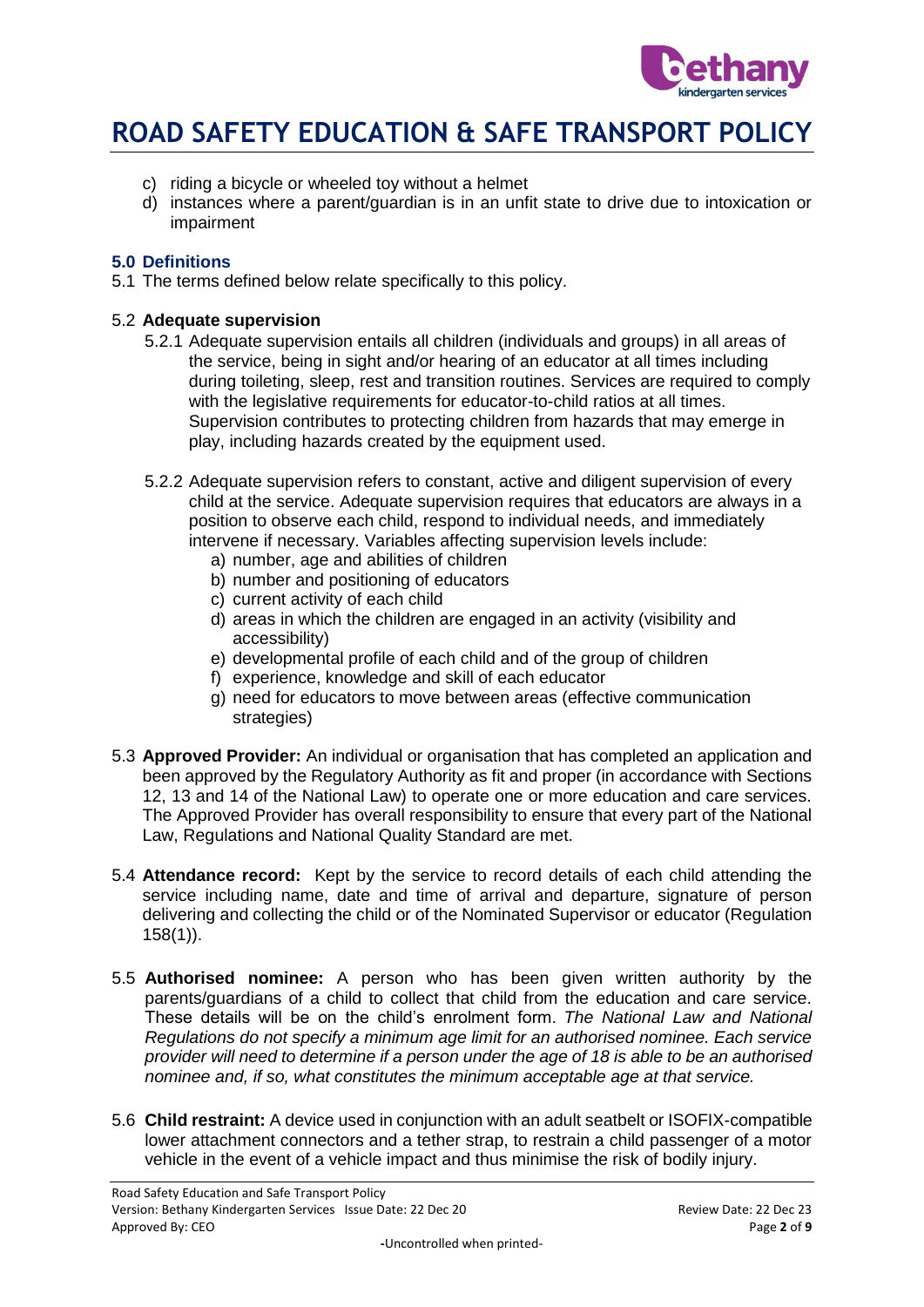

- 5.7 **Duty of care:** A common law concept that refers to the responsibilities of organisations and staff to provide people with an adequate level of protection against harm and all reasonable foreseeable risk of injury. In the context of this policy, duty of care refers to the responsibility of education and care services and their staff to provide children with an adequate level of care and protection against foreseeable harm and injury.
- 5.8 **Nominated Supervisor:** A person who has been nominated by the Approved Provider of the service under Part 3 of the Act and who has consented to that nomination in writing can be the Nominated Supervisor. All services must have a Nominated Supervisor with responsibility for the service in accordance with the National Regulations. The Approved Provider must take reasonable steps to ensure the Nominated Supervisor is a fit and proper person (in accordance with Sections 12, 13 and 14 of the National Law), with suitable skills, qualifications and experience. The Regulatory Authority must be notified if the Nominated Supervisor for the service changes or is no longer employed at the service.
- 5.9 **Persons in day-to-day charge:** A person may be placed in day-to-day charge of a service if the:
	- a) Approved provider or nominated supervisor determines they meet the minimum requirements outlined in Regulation 120B of the Education and Care Services National Regulations, and
	- b) Person provides written consent.

# 5.10 **Persons with management or control** means:

- a) If the provider or intended provider of the service is a body corporate, an officer of the body corporate within the meaning of the Corporations Act 2001 of the Commonwealth who is responsible for managing the delivery of the education and care service; or
- b) If the provider of the service is an eligible association, each member of the executive committee of the Part 1—Preliminary Education and Care Services National Law Act 2010 No. 69 of 2010 22 association who has the responsibility, alone or with others, for managing the delivery of the education and care service; or
- c) If the provider of the service is a partnership, each partner who has the responsibility, alone or with others, for managing the delivery of the education and care service; or
- d) In any other case, a person who has the responsibility, alone or with others, for managing the delivery of the education and care service; and care service.
- 5.11 **Risk assessment:** A risk assessment must identify and assess any hazard that poses a risk to a child's health, safety and/or wellbeing while on an excursion, and specify how these risks will be managed and/or minimised (Regulation 101, 102B. 102C). Risk assessments must consider:
	- a) The proposed route and location of the excursion
	- b) Any water hazards
	- c) Any risks associated with water-based activities
	- d) Transport to and from the proposed location of the excursion
	- e) The number of adults and children participating in the excursion
	- f) The number of educators or other responsible adults who will be providing supervision given the level of risk, and whether or not specialised skills are required (e.g. lifesaving skills)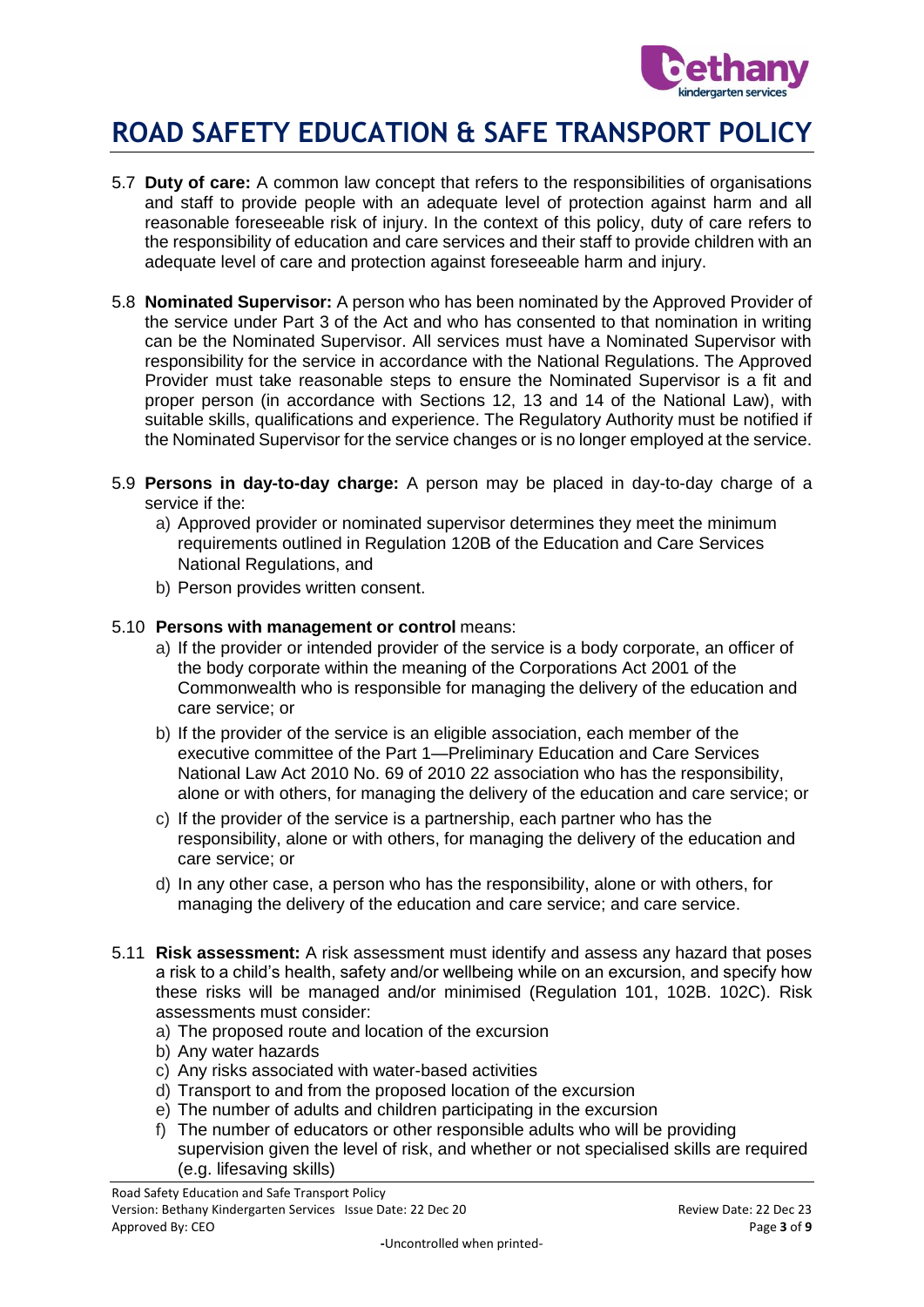

- g) The proposed activities, and the impact of this on children with varying levels of ability, additional needs or medical conditions
- h) The proposed duration of the excursion, and the impact of this on children with varying levels of ability, additional needs or medical conditions
- i) Any items/information that should be taken on the excursion e.g. first aid kit, emergency contact details for children, medication for children with known medical conditions (such as asthma, anaphylaxis and diabetes) and a mobile phone.
- j) ACECQA provides a sample Excursion Risk Management Plan at: <https://www.acecqa.gov.au/resources/applications/sample-forms-and-templates> and BKS has a template based on this sample and is available on SharePoint.
- 5.12 **Wheeled toy:** a child's pedal car, skateboard, scooter (other than a motorised scooter) or tricycle or a similar toy, but only when it is being used by a child who is under 12 years old.

# **6.0 Responsibilities**

- 6.1 **The Approved Provider or Persons with Management or Control** is responsible for ensuring**:**
	- a) That a child is not transported without prior written authorisation by the parent/guardian or person named in the child's enrolment record, and that the authorisation includes all details required under Regulation 102D.
	- b) The risk assessment (refer to Definitions) identifies and assesses the risks, specifies how these will be managed and/or minimised, and includes all details required by Regulation 102B, 102C.
	- c) The provision of road safety education, based on the National Practices for Early Childhood Road Safety Education (Attachment 1).
	- d) That all children attending the service are included in road safety education.
	- e) Access of educators and staff to regular professional development/training in road safety and ensuring they are kept up to date with current legislation.
	- f) Availability (in good condition) and use of bicycle helmets which meet Australian/New Zealand Standard 2063 for bicycles and wheeled toys (refer to Definitions).
	- g) The provision of location-specific road safety information (e.g. details about where to park safely when delivering and collecting children and local area speed limits etc.) to parents/guardians and visitors.
	- h) The provision of general road safety information about transporting children to and from the service (which might include using the 'safety door' (the rear kerbside door), driveway safety, child restraint information and role modelling safe road use) to parents/guardians.
	- i) That parents/guardians have access to this policy and its attachments.
	- j) That buses hired for use on excursions have fitted seatbelts that are correctly used by all children, staff and volunteers for the entire trip.
	- k) That appropriate procedures are followed in the event of a vehicle crash or transportrelated injury involving any children, staff or volunteers from the service (refer to Incident, Injury, Trauma and Illness Policy).
	- l) Establishing agreed procedures for staff to follow where a child is observed being transported to or from the premises in an unsafe manner (refer to Attachment 2 for a sample procedure).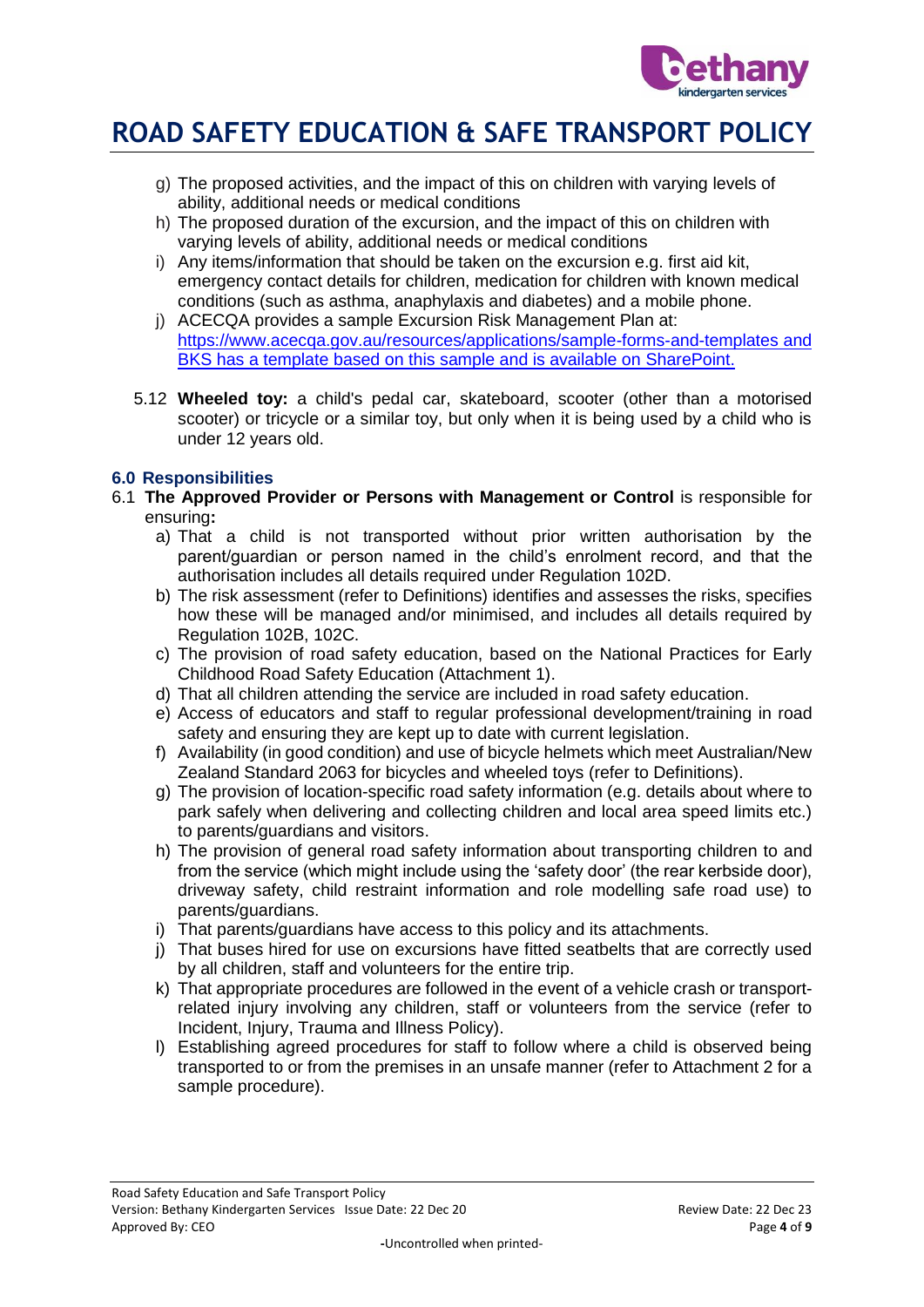

# 6.2 **The Nominated Supervisor or Persons in Day to Day Charge is responsible for:**

- a) Ensuring that a child is not transported without prior written authorisation by the parent/guardian or person named in the child's enrolment record, and that the authorisation includes all details required under Regulation 102D.
- b) Ensuring the risk assessment (refer to Definitions) identifies and assesses the risks, specifies how these will be managed and/or minimised, and includes all details required by Regulation 102B, 102C.
- c) Ensuring the embedding in the curriculum of Road safety education, based on the National Practices for Early Childhood Road Safety Education (Attachment 1).
- d) Working with teachers and educators to develop appropriate strategies to ensure all children attending the service are included in road safety education.
- e) Organising access of teachers, educators and staff to regular professional development/training in road safety and are kept up to date with current legislation, regulations, rules, standards and best practice information.
- f) Providing teachers and educators with access to a broad range of road safety education resources.
- g) Providing (in good condition) and use of bicycle helmets which meet Australian/New Zealand Standard 2063 for bicycles and wheeled toys (refer to *Definitions*).
- h) Monitoring the correct use of bicycle helmets whenever bicycles or wheeled toys are used.
- i) Ensuring that teachers and educators provide parents/guardians and visitors with location-specific road safety information.
- j) Ensuring that general road safety information is displayed at the service where relevant.
- k) Ensuring that teachers and educators provide parents/guardians with information about road safety.
- l) Ensuring that parents/guardians have access to this policy and its attachments
- m)Ensuring that buses hired for use on excursions have fitted seatbelts for use by all children, staff and volunteers.
- n) Ensuring that teachers and educators understand and follow appropriate procedures in the event of a vehicle crash or transport-related injury involving any children, staff or volunteers from the service (refer to Incident, Injury, Trauma and Illness Policy).
- o) Ensuring that teachers and educators understand and follow the service's procedures where a child is observed being transported to or from the premises in an unsafe manner.
- p) Implementing the services agreed procedures when notified by a teachers or educator regarding their observation of children being transported in an unsafe manner.

# 6.3 **Educators and other staff are responsible for:**

a) Ensuring that a child is not transported without prior written authorisation by the parent/guardian or person named in the child's enrolment record, and that the authorisation includes all details required under Regulation 102D.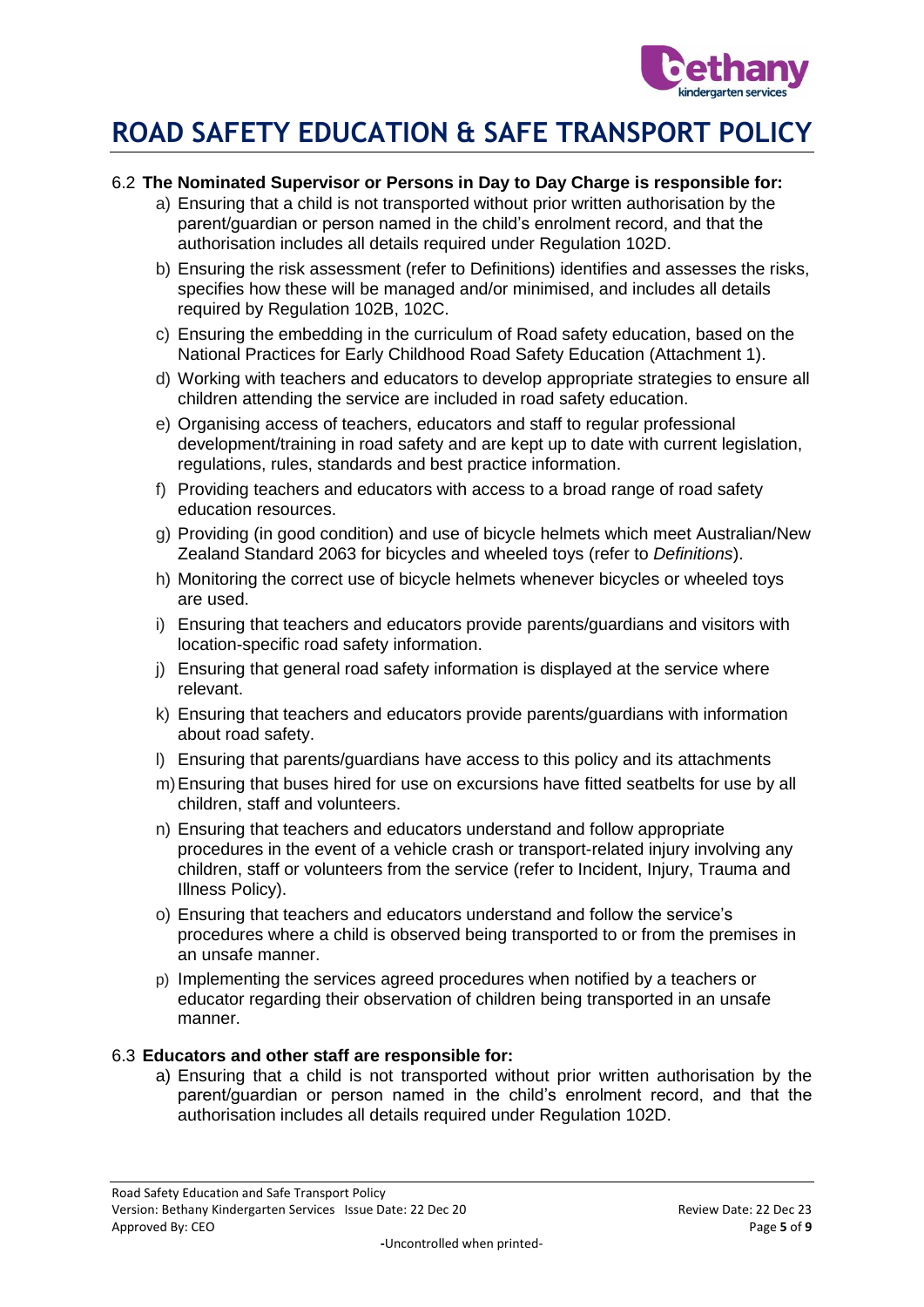

- b) Ensuring the risk assessment (refer to Definitions) identifies and assesses the risks, specifies how these will be managed and/or minimised, and includes all details required by Regulation 102B, 102C.
- c) Providing road safety education, based on the National Practices for Early Childhood Road Safety Education (Attachment 1).
- d) Including all children attending the service in road safety education.
- e) Participating in regular professional development/training in road safety to keep up to date with current legislation, regulations, rules, standards and best practice information.
- f) Using a broad range of resources to support the delivery of road safety education.
- g) Providing bicycle helmets which meet Australian/New Zealand Standard 2063 and ensuring that that they are correctly fitted where bicycles or wheeled toys (refer to Attachment 1, Definitions) are used.
- h) Providing parents/guardians and visitors with location-specific road safety information.
- i) Providing parents/guardians with information about road safety and actively communicating this information to families.
- j) Providing parents/ guardians with access to this policy and its attachments and actively communicating this information to families.
- k) Ensuring the correct use of seatbelts in buses hired for excursions by all children, staff and volunteers for the entire trip.
- l) Following appropriate procedures in the event of a vehicle crash or transport-related injury involving any children, staff or volunteers from the service (refer to Incident, Injury, Trauma and Illness Policy), including notifying the Nominated Supervisor and BKS as the Approved Provider as soon as possible after the event.
- m)Implementing the service's agreed procedures where a child is observed being transported to or from the premises in an unsafe manner.

# **7.0 Evaluation**

- 7.1 In order to assess whether the values and purposes of the policy have been achieved, BKS as the Approved Provider will:
	- a) Regularly seek feedback from parents/guardians, children, educators, management and all affected by the policy regarding its effectiveness.
	- b) Monitor the implementation, compliance, complaints and incidents in relation to this policy.
	- c) Keep the policy up to date with current legislation, research, policy and best practice.
	- d) Revise the policy and procedures as part of the service's policy review cycle, or as required
	- e) Notify parents/guardians at least 14 days before making any changes to this policy or its procedures (this is a requirement under Regulation 172 of the National Regulations for policies mandated by law and would be considered best practice for all policies and procedures).

# **8.0 Attachments**

- 8.1 Attachment 1: National Practices for Early Childhood Road Safety Education
- 8.2 Attachment 2: Sample procedure when a child is observed to be at risk of harm while being transported to or from an early childhood premises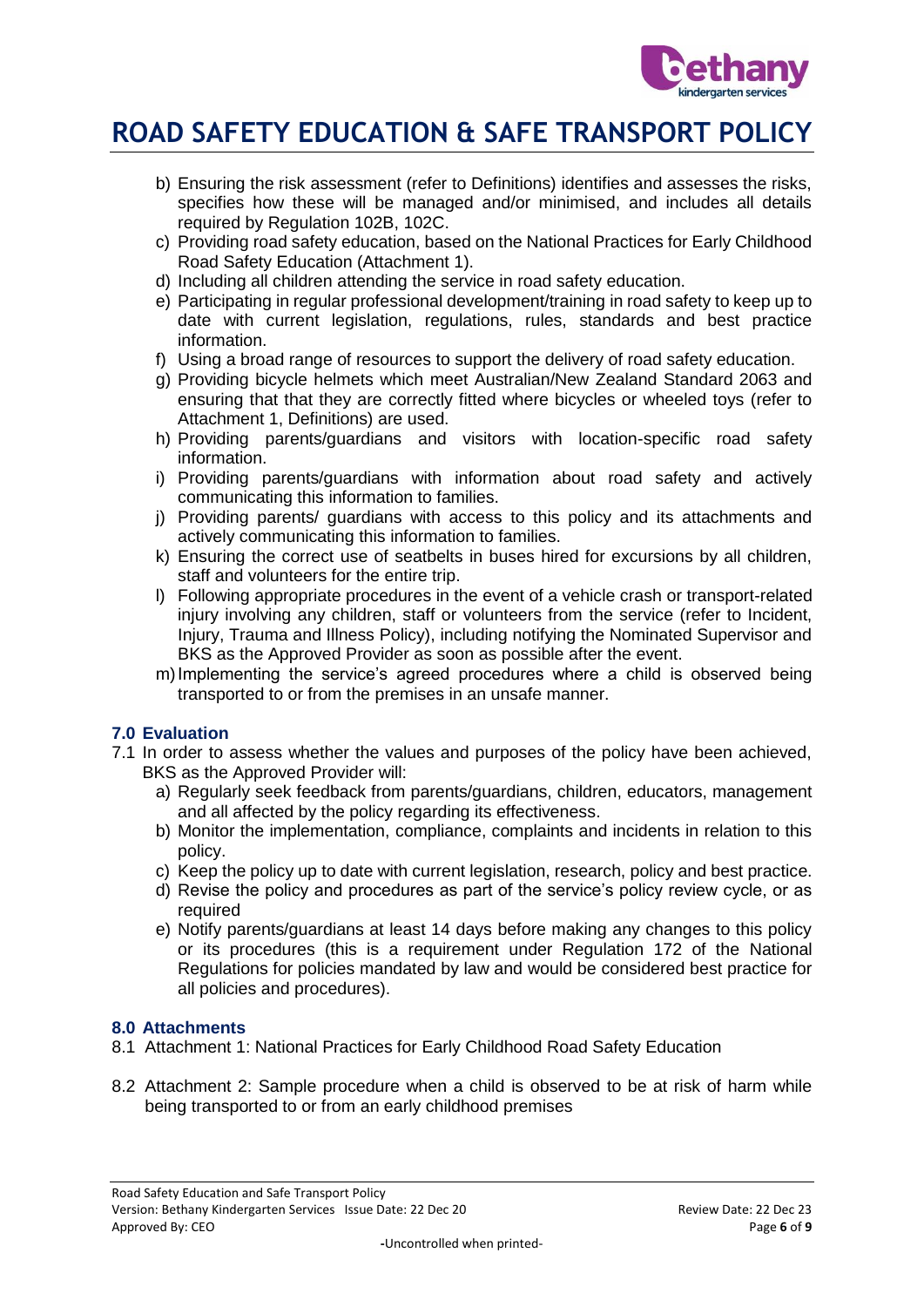

## **9.0 Acknowledgment**

9.1 This policy was informed by Early Learning Association Australia in consultation with VicRoads and the early childhood sector as part of the VicRoads Starting Out Safely program.

### **10.0 Related Bethany policies and procedures**

- a) Acceptance and Refusal of Authorisations Policy
- b) Child Safe Environment Policy
- c) Curriculum Development Policy
- d) Delivery and Collection of Children Policy
- e) Excursions and Service Events Policy
- f) Inclusion and Equity Policy
- g) Occupational Health and Safety Policy
- h) Supervision of Children Policy
- i) Duty of Care Policy (Bethany Group)

# **11.0 Relevant legislation and standards**

- a) Road Safety Act 1986 (Vic)
- b) Education and Care Services National Law Act 2010 (th)
- c) Education and Care Services National Regulations 2011: Regulations 99, 100, 101, 102, 102B, 102C, 158, 159, 160, 161
- d) Road Safety Road Rules 2009 (Vic)
- e) National Quality Standard
	- i. Quality Area 2: Children's Health and Safety
	- ii. Quality Area 6: Collaborative Partnerships with Families and Communities

#### **12.0 Sources**

- a) Early Learning Association Australia: [www.elaa.org.au](http://www.elaa.org.au/)
- b) Road Safety Education Victoria: [www.roadsafetyeducation.vic.gov.au](http://www.roadsafetyeducation.vic.gov.au/)
- c) VicRoads: [www.vicroads.vic.gov.au](http://www.vicroads.vic.gov.au/)
- d) Child Road Safety:<http://www.childroadsafety.org.au/>
- e) Transportation of Children with Additional Needs: [www.rch.org.au/tocan](http://www.rch.org.au/tocan)
- f) Car Seats Save Lives: [www.carseatssavelives.com.au](http://www.carseatssavelives.com.au/)
- g) Best practice guidelines for the safe restraint of children travelling in motor vehicles. [www.neura.edu.au/crs-guidelines/](http://www.neura.edu.au/crs-guidelines/)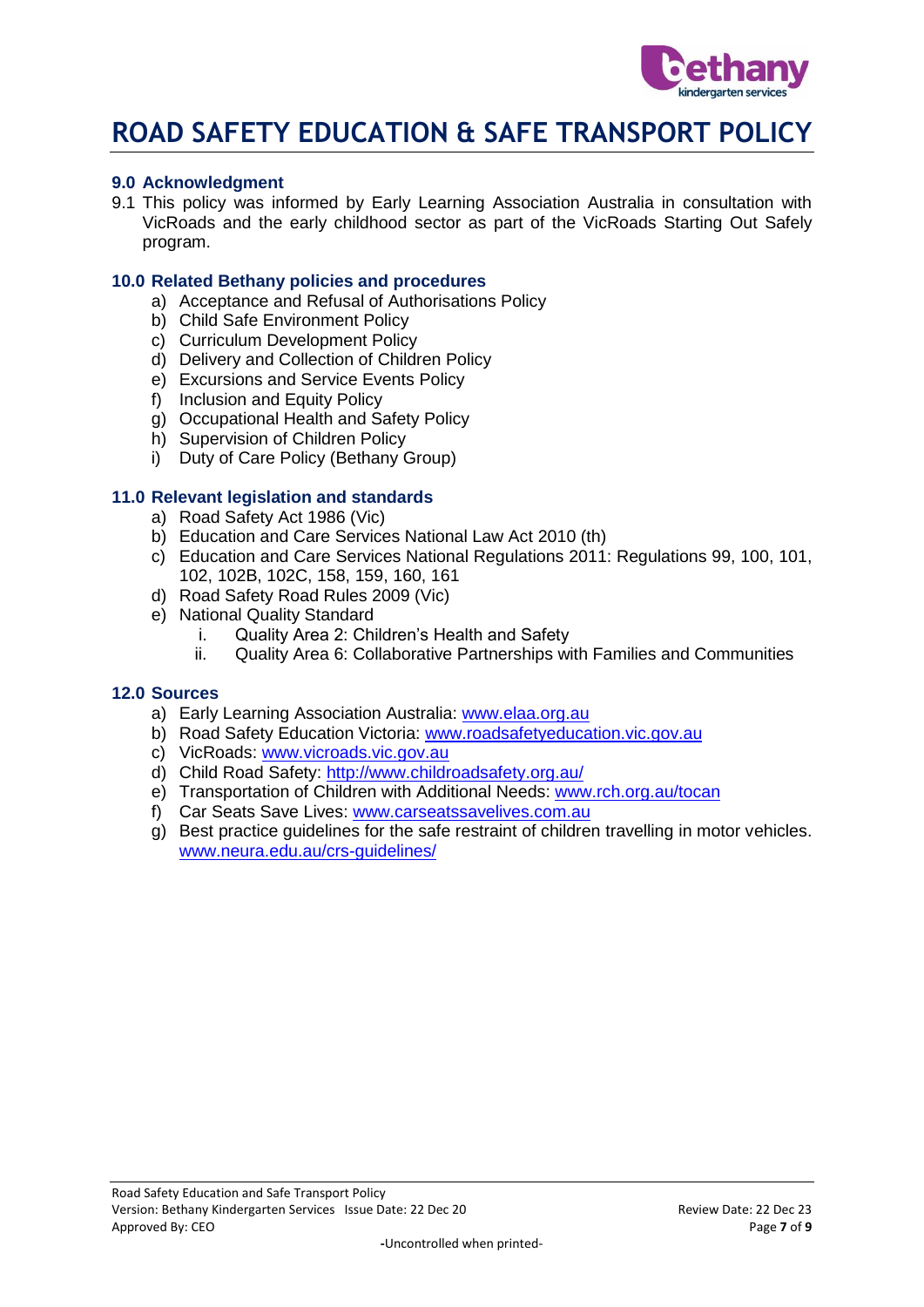

# **ATTACHMENT 1 – NATIONAL PRACTICES FOR EARLY CHILDHOOD ROAD SAFETY EDUCATION**

The *National Practices for Early Childhood Road Safety Education* have been developed by early childhood education and road safety experts across Australia and New Zealand. The eight national practices are based on research and are aligned with the Early Years Learning Framework.

The national practices guide early childhood educators and policy makers to develop, implement and evaluate evidence-based road safety programs that support children's and families learning about road safety. Refer to: <http://roadsafetyeducation.vic.gov.au/resources/early-childhood.html>

#### **The eight national practices are as follows:**

#### **Holistic approaches**

Recognise that children's learning is integrated and interconnected when making curriculum decisions about road safety education.

#### **Responsiveness to children**

Deliver road safety education which is responsive to individual children and extends children's strengths, knowledge and interests.

#### **Learning through play**

Through play-based learning seek opportunities to address road safety in a way that expands children's thinking and encourages problem solving.

### **Intentional teaching**

Engage in intentional teaching which extends and expands children's learning about road safety.

#### **Learning environments**

Provide opportunities in the learning environment, including the local community, for safe and meaningful interaction with children, parents and carers about road safety.

#### **Cultural competence**

Implement road safety education that is culturally relevant for the diversity of children, their families and the community.

### **Continuity of learning and transitions**

Use the opportunity of transitions, in active partnership with children, families and the local community, for road safety education.

#### **Assessment for learning**

Together with children and families, reflect on each child's learning and application of road safety to plan for future learning.